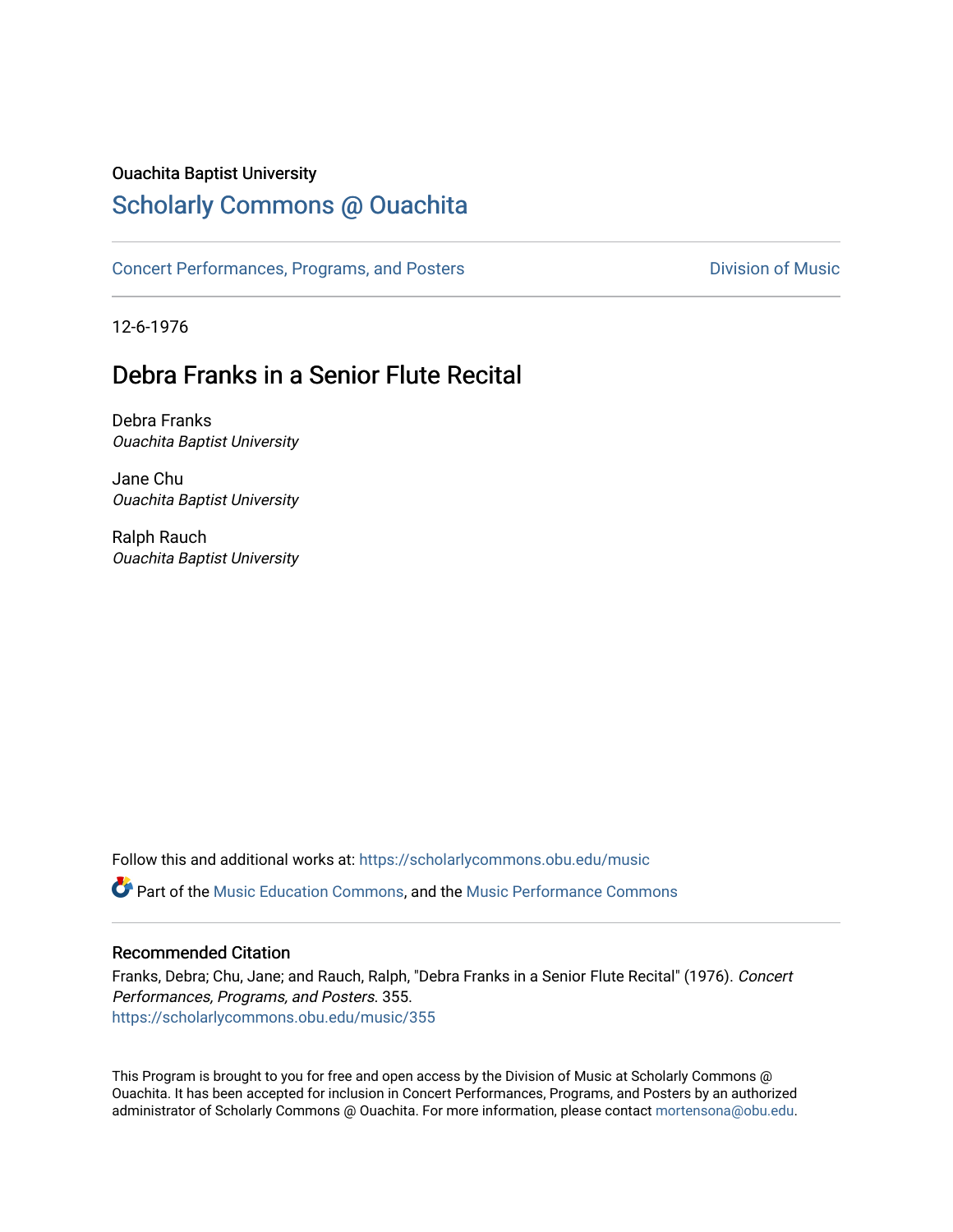# **Ouachita Baptist University** School of Music

presents

# Debra Franks Flutist

in

# **Senior Recital**

Assisted by Jane Chu, Piano Ralph Rauch, Flute **String Ensemble** 

 $8:00 P.M.$ December 6, 1976 Mabee Fine Arts Center Recital Hall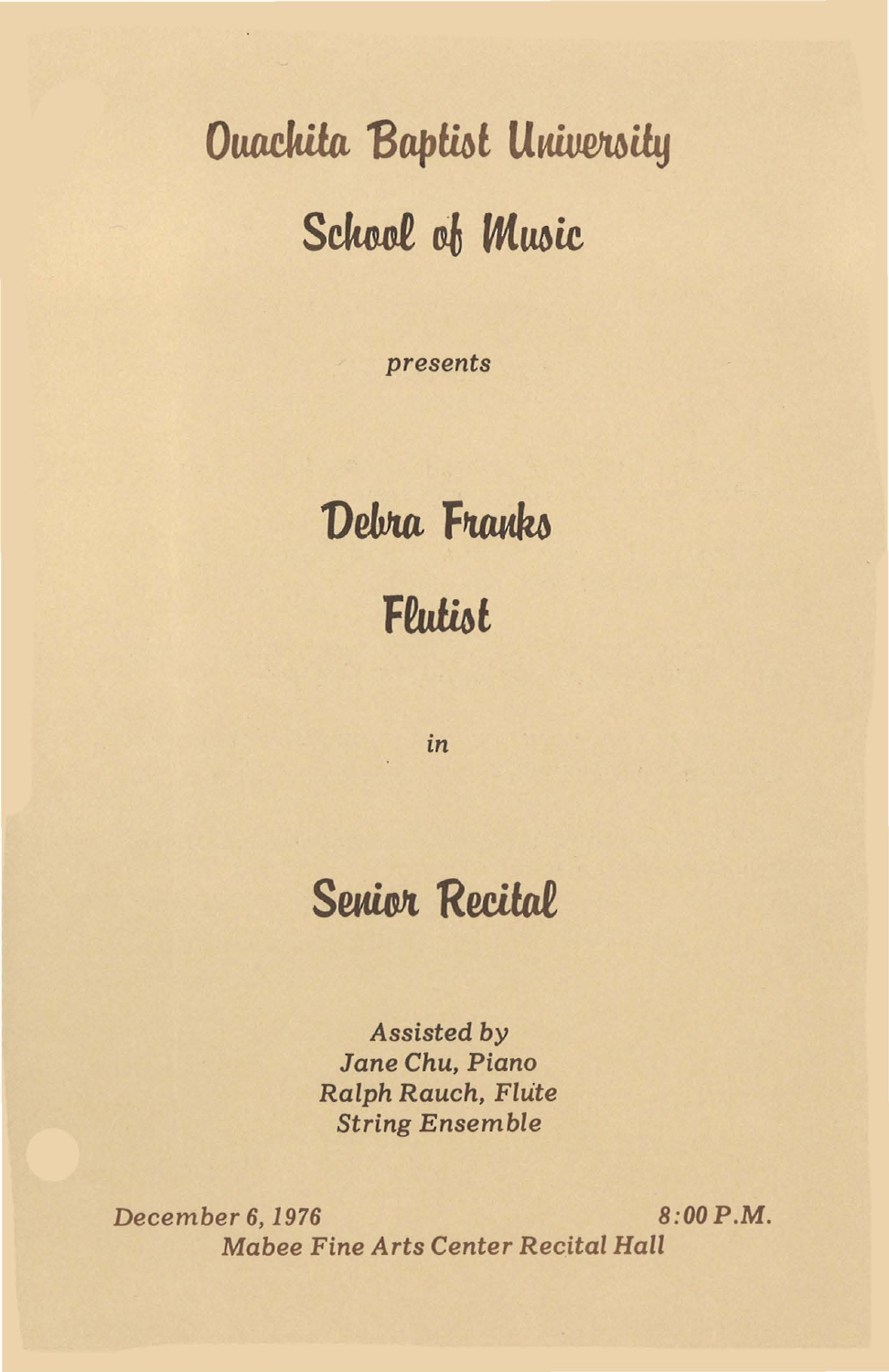Praise ye *the Lord.* Praise God *in* His *sanctuary;*  Praise *Him in the Firmament of* His *power.* 

Praise Him *for* His *mighty acts:* Praise *Him according to* His *excellent* greatness.

Praise Him *with the sound of the trumpet:* Praise Him *with the psaltery and harp.* 

Praise Him *with the timbrel and dance:* Praise Him *with stringed instruments and organs.* 

Praise *Him upon the loud cymbals;* Praise *Him upon the high sounding cymbals.* 

Let *every thing that hath breath* praise *the Lord.*  Praise ye *the* Lord.

*Psalml50*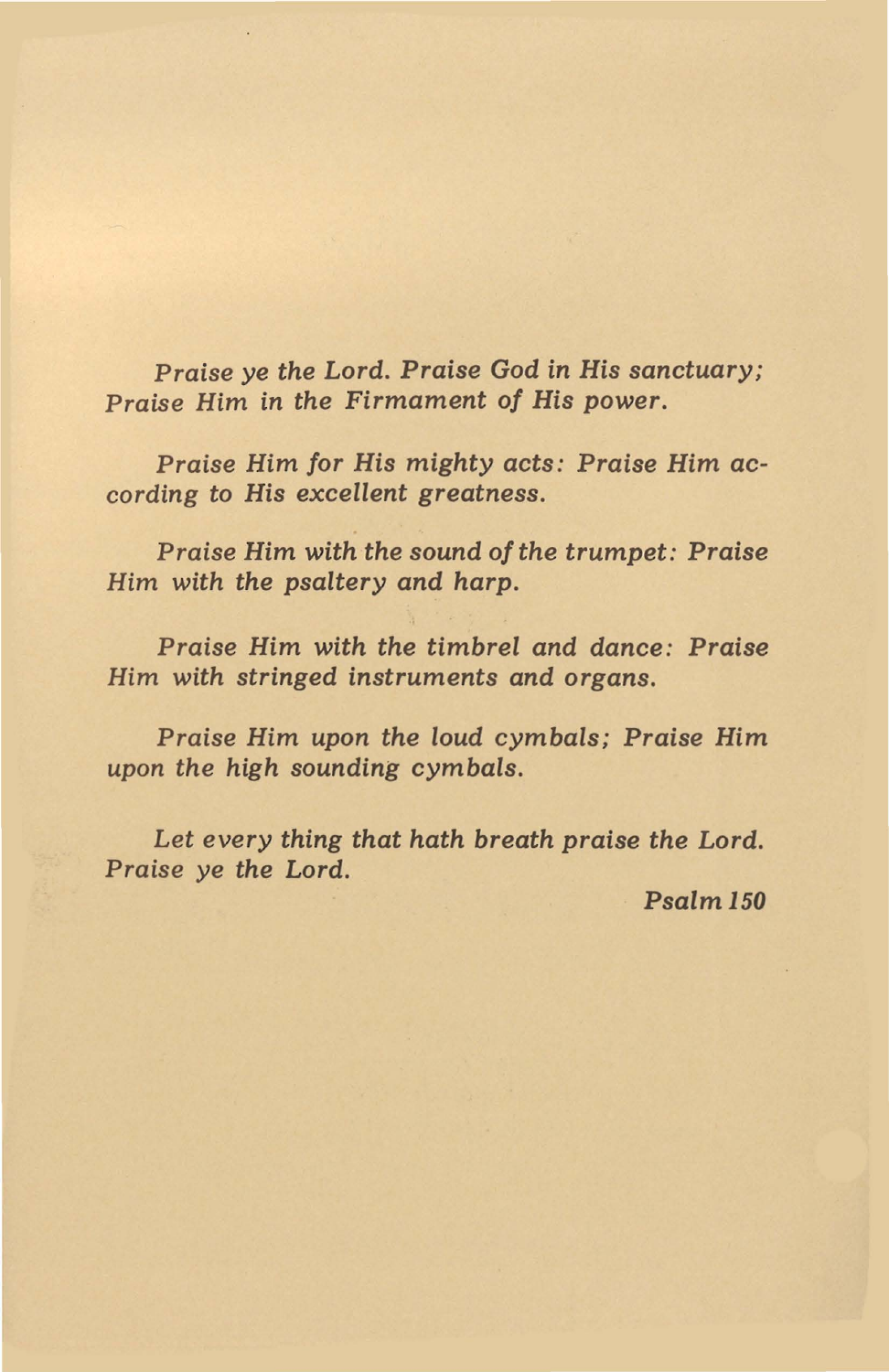Program

#### Density 21.5

**Edgard Varèse** (1885-1965)

#### Miss Franks

Duet No. I, Op. 81

Allegro vivace Adagio Allegro non tanto Friedrich Kuhlau ( 1786-1832)

## Miss Franks and  $+mr$ . Rauch

Quartet in 0, K. 285 Wolfgang Amadeus Mozart ( 1756-1791)

**Allegro** Adagio Rondo

Miss Franks and <sup>+</sup>String Ensemble

**Concerto** 

Jacques lbert ( 1890-1962)

Allegro Andante Allegro scherzando

Miss Franks and Miss Chu